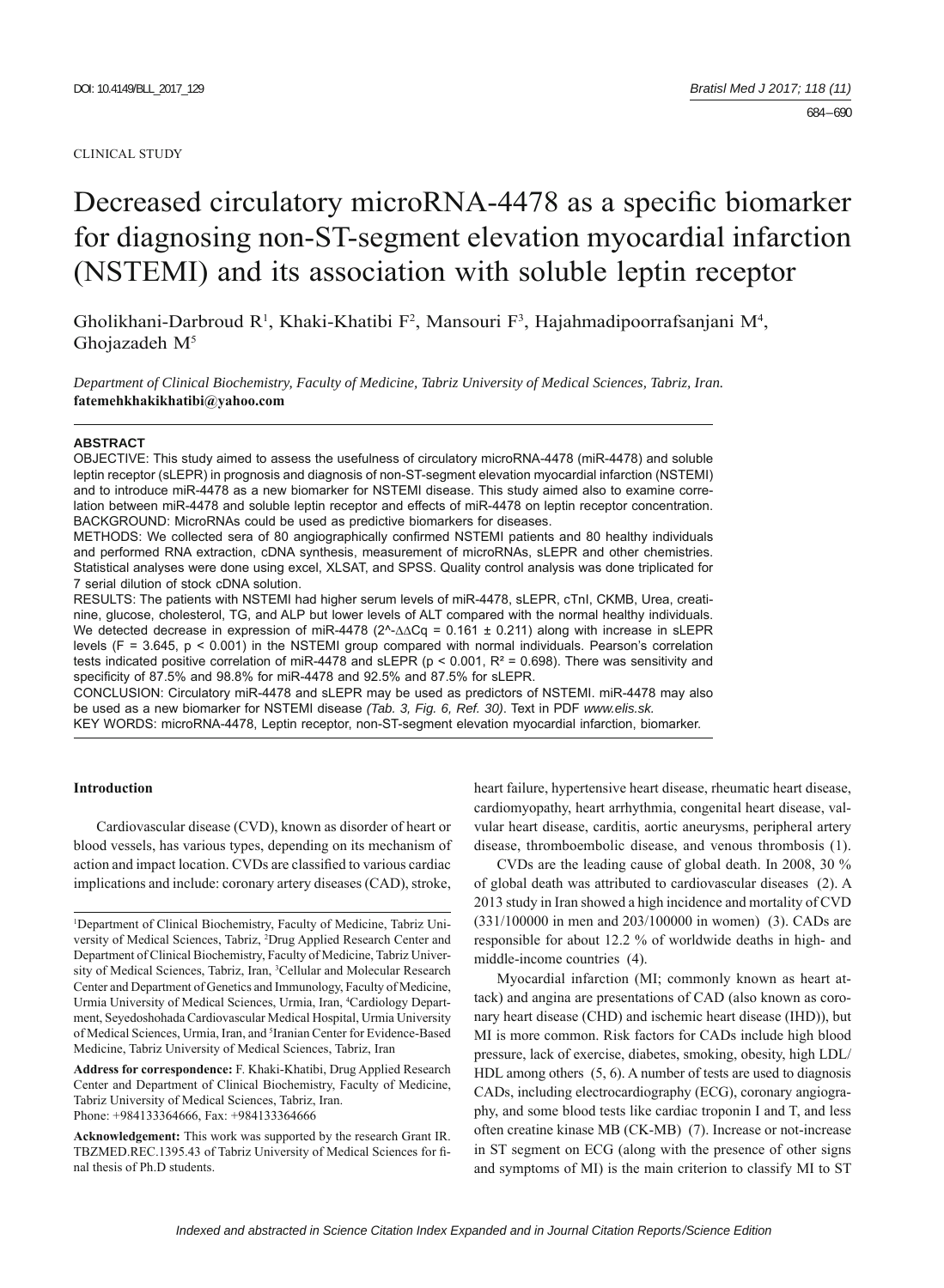elevation MI (STEMI) and non-ST elevation MI (NSTEMI), respectively (8). Although a recent classification is presented, STEMI and NSTEMI terms are more accepted and used by health organizations and cardiologists (9).

In contrast to STEMI where the artery is almost totally occluded by clots rich in fibrin and cholesterol that obligates immediate management, the infarct-related artery is partially occluded in NSTEMI. Quick and straightaway diagnosis is important and lifesaving by initiating appropriate therapy to control development of MI and reduce the mortality rate (10).

Leptin receptor (LEPR, OB-R) is a member of cytokine receptor family present in hypothalamic neurons that with the physiologic function of controlling hunger and energy use by binding a fat cell-specific hormone leptin  $(11)$ . The soluble form of it (sLEPR, sOB-R) that results from cleavage of the extracellular domain of the transmembraneous leptin receptor, has 839 amino acids and may be detected in the circulatory system (12). Circulatory LEPR has two distinctly separate N-glycosylated isoforms and may be present in dimeric or oligomerized states (13). By binding to it in ratio of 1: 1, sLEPR modulates leptin action (14).

Increase in the circulatory leptin receptor and its ligand have been demonstrated in chronic heart failure (15).

Recently along with advances in molecular medicine, nucleotide-based biomarkers for the diagnosis or prognosis of diseases have attracted significant attention. MicroRNAs (miRNAs) are endogenous, single stranded, non-coding RNA particles of 19–25 nucleotides long, encoded by a specific transcription and splicing mechanisms present in both nucleus and cytosol (16). MiRNAs play their critical roles in silencing of specific mRNAs by binding to the 3'-untranslated region (3' UTR) of target mRNA and inhibiting their translation or inducing their degradation (17). MiRNAs are involved in several biochemical processes in the cell, including proliferation, differentiation, development, migration, and apoptosis (18). MiRNAs are excreted to body fluids bounded to specific proteins that give them enough stability to be detected. Various conditions, especially diseases cause excretion of miRNAs from tissues to the body fluids, so variations in their body-fluid levels may be a representation of their variation in the tissue. So miRNAs (specially tissue specific ones) may be used a biomarkers for various diseases, including cardiovascular diseases, and their increase or decrease in tissue or body fluids (including serum) may be used as useful prognostic factors for disease. Some muscle-specific microRNA (called myomiRs or miRs) that would change in tissue-specific disorders, including heart diseases are: miR-1, miR-133a, miR-206, miR-208a, miR-208b, miR-499, and miR-486 (19).

Micro RNA 4478 (miR-4478, Chromosomal location: 9q33.2) has the highest target score (=90) for LEPR (20), so it could be easily deduced that variation in miR-4478 (reflected by changes in its serum level) may affect serum LEPR concentration.

The objectives of this study were evaluating circulatory miR-4478 and sLEPR differentiation between NSTEMI patients and healthy control subjects, calculating the effects of changes in miR-4478 on LEPR level, and investigating the role of miR-4478 as a marker for predicting NSTEMI.

## **Materials and methods**

#### *Ethics statement*

The study was approved by the Ethic Committee of Medicine faculty of Tabriz University of Medical Sciences. Blood collection procedures from patients and control groups complied completely with relevant rules of Seyedoshohada Cardiovascular Medical Hospital of Urmia University of Medical Sciences. Before participating in the study, a written informed consent was obtained from each patient and healthy individual that was enrolled in the current study.

#### *Study population*

80 hospitalized patients (40 males (50 %) and 40 females (50 %) with age range of 35−80 suffering from NSTEMI with their disease diagnosed by the cardiologists of Seyedoshohada Cardiovascular Medical Hospital were included in the patient group during May 2016 and October 2016. 80 individuals with equal age and sex range referred to the hospital that had normal angiographic and electrocardiographic results were enrolled as control group during the same time period. Patients with a history of malignant disease, liver failure, renal failure, previous history of cardiomyopathy, bleeding disorders and irradiation therapy were excluded from the study. The study was conducted in accordance with WMA Declaration of Helsinki – Ethical Principles for Medical Research and guidelines of the ethics committee of Tabriz University of Medical sciences and Seyedoshohada Cardiovascular Medical Hospital of Urmia, Iran.

#### *Sample collection and storage*

Blood samples were collected in mediplus clot-activator containing tubes (Sunphoria Co. Ltd., Taiwan) and left for 10 minutes to complete coagulation and then sera were separated by centrifugation at 10000 rpm for 7 minutes, and transferred to RNase/ DNase-free tubes and stored frozen at −80 °C (snijders scientific, The Netherlands) until analysis.

#### *RNA isolation and preparation*

Large and small (including micro-) RNAs in serum was isolated in separate tubes using Hybrid-R miRNA Purification Kit (Geneall, Seoul, South Korea) according to instructions of the manufacturer. The procedure includes inactivation of nucleases by RiboEx Buffer (containing phenol and guanidium salt), followed by adding chloroform to push RNAs to aqueous phase (DNA particles remain in interphase and proteins remain in organic phase). Ethanol was added to aqueous phase and large and small RNAs separated, respectively, by type W and type B columns. At last, RNAs were excluded from mentioned columns by RNase/ DNase-free water and kept frozen at −80 °C.

#### *Quantifi cation of miR-4478*

Total RNA had been polyadenylated and reverse transcribed to make cDNA using the NG dART RT kit (EURx Ltd., Gdansk, Poland) following the manufacturer instructions. As brief, 0.5 μg of the DNase-treated total RNA as template was mixed with 1 μl NG dART RT mix, 1 μl Oligo (dT)<sub>20</sub> primed primer, 4 μl of 5× NG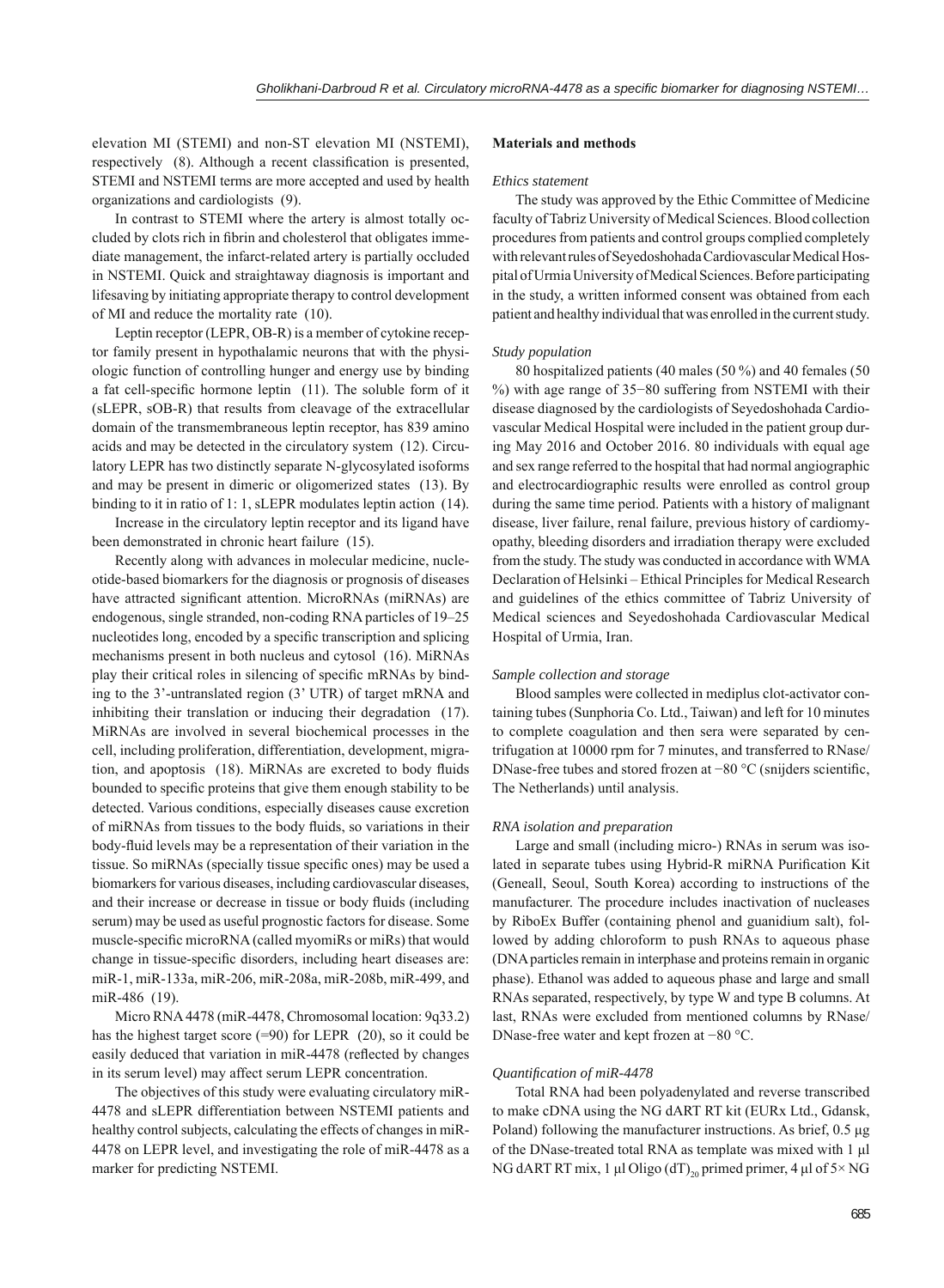#### 684 – 690

cDNA buffer, and reached to final volume of 20 μl by RNase-free water. The mixture was transferred to preheated thermal cycler and incubated at 50 °C for 50 minutes to complete the reaction and at 85 °C for 5 minutes to stop it. The obtained cDNA (2.5 μl of a  $1/100$  dilution) was then amplified with real-time PCR using MIC qPCR Cycler (biomolecular systems, Australia). Human mature miR-4478 has 17 nucleotides with this sequence: 3'-GAGGCUGAGCUGAGGAG-5'. Primer sets for miR-4478 (hsa-miR-4478 LNA™ PCR primer set, Product no. 2108950), housekeeping internal control, and master mix were shipped from Exiqon (Vedbaek, Denmark). Considering Exiqon recommendations, we used microRNA-423-5p (hsa-miR-423-5pLNA™ PCR primer set, Product no. 205624) as the endogenous housekeeping internal control and ExiLENT SYBR® Green master mix (Product no. 203403) as the master mix.

PCR reactions were conducted at 95 °C for 15 minutes, followed by 40 cycles of 60.5 °C for 20 seconds, and 72 °C for 20 seconds. A melting curve analysis was settled to confirm that there is only one specific peak for miR-4478 and to validate the specificity of PCR product according to the MIQE guidelines (21). The quantification cycle  $(Cq)$  values were calculated for each of these: Gene being Tested Experimental (TE.Cq), Gene being Tested Control (TC.Cq), Housekeeping gene Experimental (HE. Cq), and Housekeeping gene Control (HC.Cq). "TE.Cq - HE.Cq" was measured as "ΔCq.E" and "TC.Cq - HC.Cq" as "ΔCq.C". "2^-∆Cq.E" and "2^-∆Cq.C" values were also calculated to better comparison. No enzyme control and no template control (NTC) were included among with case and control samples as the negative controls to discover any potential DNA and/or water/ master mix contamination, respectively. All qRT-PCR reactions (samples, controls, and negative controls) were performed in triplicate and means of them were used as Cq values for each.

## *Detection of soluble leptin receptor*

We used an Enzyme Linked Immunosorbent Assay kit (ELISA) (Zellbio, Germany; Cat. No. ZB-10304-H9648) and followed kit instructions to measure the sLEPR level in NSTEMI patients and healthy control subjects.

### *Measurement of other circulating substances*

Other circulating chemistries were measured by an autoanalyzer system (Autolab, BT 3500, Auto analyzer Medical System, Rome, Italy) and chemiluminescent analyzer (Architect i1000 SR, Abbott, USA) using commercial kits (Pars Azmoon, Tehran, Iran) in the clinical laboratory of Seyedoshohada Cardiovascular Medical Hospital.

## *Statistical analysis*

Analysis of relative gene expression data was done using the 2-ΔΔCq method (21−24). LinReg PCR method (25, 26) in program software was chosen to determine the reaction effectiveness for each primer pair. Microsoft Excel version 2013 (Microsoft Corp., Redmond, WA, USA), XLSTAT Version 2016.02.28451 (Addinsoft, Paris, France) and SPSS version 20 (SPSS Inc., Chicago, IL, USA) softwares were applied to statistical analysis and generation

**Tab. 1. Clinical characteristics of patient and control groups.**

|                           | <b>NSTEMI</b>      | Healthy            | Two-tailed |
|---------------------------|--------------------|--------------------|------------|
| Characteristics           | Patients           | Controls           | p value    |
|                           | $(n=80)$           | $(n=80)$           | $(t-Test)$ |
| Age (years)               | $62.40\pm9.86$     | $59.61 \pm 10.83$  | 0.091      |
| Male/Female               | 40/40              | 40/40              | 1          |
| Body mass index $(kg/m2)$ | $25.12 \pm 4.57$   | 24.89±4.24         | 0.460      |
| $cTnI$ (ng/l)             | 18.90±48.68        | $0.13 \pm 0.11$    | 0.001      |
| CKMB (IU/l)               | 32.87±22.53        | $17.92 \pm 6.21$   | < 0.001    |
| Urea $(mg/dl)$            | $37.47 \pm 14.70$  | $28.56 \pm 7.12$   | < 0.001    |
| Creatinine (mg/dl)        | $1.15 \pm 0.29$    | $1.06 \pm 0.15$    | 0.009      |
| Glucose $(mg/dl)$         | 144.26±65.96       | $103.85 \pm 17.50$ | < 0.001    |
| $Na^+(mEq/I)$             | $140.97 \pm 1.60$  | $140.88 \pm 1.58$  | 0.729      |
| $K^+$ (mEq/l)             | $4.17 \pm 0.34$    | $4.24 \pm 0.32$    | 0.194      |
| Cholesterol (mg/dl)       | 182.92±37.44       | 165.35±22.59       | < 0.001    |
| $TG \, (mg/dl)$           | 183.70±50.43       | $160.22 \pm 36.02$ | 0.001      |
| $HDL$ (mg/dl)             | $39.17 \pm 8.39$   | $39.51 \pm 9.36$   | 0.811      |
| AST                       | 24.81±27.39        | 25.70 ± 21.37      | 0.820      |
| ALT                       | $22.86 \pm 14.68$  | 30.86±25.94        | 0.018      |
| ALP                       | $214.36 \pm 51.52$ | $200.83 \pm 51.68$ | 0.099      |
| LDL                       | 94.26±40.13        | 98.53±38.12        | 0.491      |
| <b>TSH</b>                | $3.69 \pm 11.64$   | $2.60\pm9.09$      | 0.511      |
| FT4                       | $1.80 \pm 1.78$    | $2.02 \pm 1.90$    | 0.443      |

 $cTnI =$  cardiac troponin I, CKMB = Creatine Kinase-MB isozyme, Na<sup>+</sup> = sodium,  $K^+$  = potassium, TG = Triglyceride, HDL = high density lipoprotein, AST = aspartate transaminase, ALT = alanine transaminase, ALP = alkaline phosphatase, LDL = low-density lipoprotein, TSH = Thyroid-stimulating hormone, FT4 = free thyroxine

of presented graphs. Sample size was big enough to accept normal distribution of study groups, but we performed a Kolmogorov– Smirnov normality test (K-S test) for confirmation. Two-tailed  $p < 0.005$  was considered statistically as significant. Correlation between miR-4478 expression and sLEPR was estimated using Pearson correlation coefficient. To determine the sensitivity and specificity of changes in miR-4478 expression as a discriminative predictor of NSTEMI disease, a Receiver Operating Characteristic (ROC) curve analysis was employed.

#### **Results**

#### *Subject characteristics*

Characteristics and some routine analyses of NSTEMI patients and healthy controls included in the current study are presented briefly in Table 1. Other tests that have been done in some of the included individuals were T3, T3up, HbA1c, Albumin, Amylase, CPK, Iron, TIBC, Uric acid, and VLDL, but their sample sizes were below 10 for patients and/or controls and then, analytical statistics were not done in them. No significant differences were observed in age, sex, BMI, and serum chemistries like sodium, potassium, HDL, AST, LDL, TSH, and FT4 levels. Nevertheless, patients with NSTEMI had higher serum concentrations of miR-4478 (shown by DeltaCqs), sLEPR, cTnI, CKMB, Urea, creatinine, glucose, cholesterol, TG, and ALP but lower levels of ALT compared with the normal healthy individuals.

## *Gene expression pattern of miR-4478 in NSTEMI patients and normal healthy individuals*

Analyses of serum miR-4478 expressions were done by qPCR in all studied cases. Quality control analysis was done three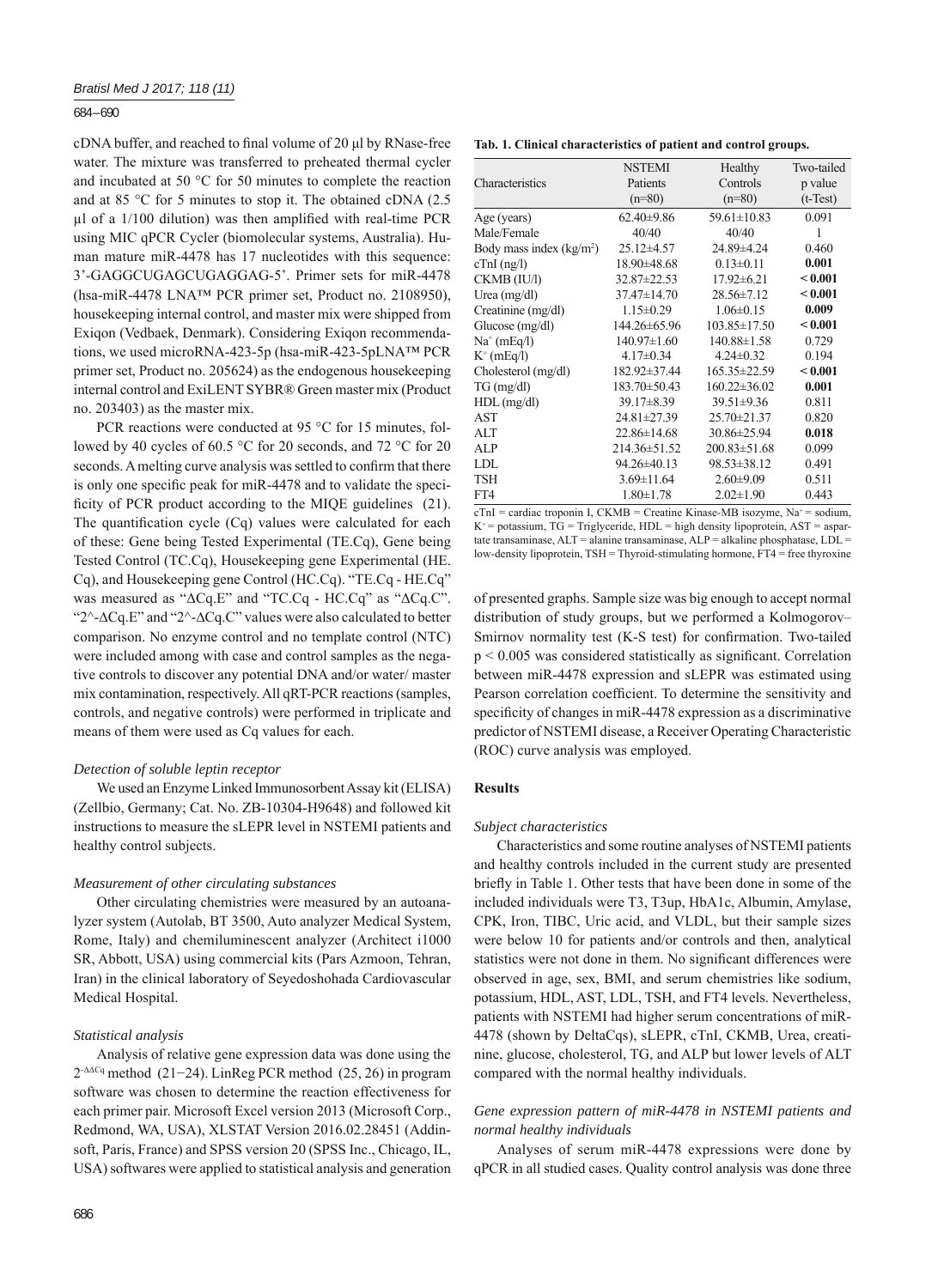

**Fig. 1. Logarithm of input amount of serial dilutions of total RNA against their corresponding ∆Cqs.R² = Coeffi cients of Determination.**

timese for each of 7 serial dilutions of stock cDNA solutions as follows: 1, 0.5, 0.2, 0.1, 0.05, 0.02, and 0.01. Results of regression analysis on logarithm of these dilutions and their corresponding ∆Cqs plotted in Figure 1, show trustworthy of the qPCR analysis. Comparison of the mean values of ΔCq.E and ΔCq.C as well as 2^-∆Cq.E and 2^-∆Cq.C along with calculation of 2^-ΔΔCq (Fold Change in Gene Expression) indicated statistically lower expression of miR-4478 in the NSTEMI group compared with healthy group (Figs 2 and 3).

*Serum level of sLEPR in NSTEMI patients and normal healthy group*

ELISA analyses results showed a significant increase in sLEPR levels of NSTEMI patients  $(30.568 \pm 3.290 \text{ ng/dl})$  compared with normal healthy individuals (23.740  $\pm$  5.457 ng/dl) (F = 3.645, p  $< 0.001$ ).

# *The predictive value of serum miR-4478 and sLEPR for NSTEMI*

Receiver operating characteristic curves (ROC curves) were used to measure the sensitivity and specificity of the test as well as to predict the efficiency for NSTEMI disease, and the area under the ROC curve (AUC) was used to measure accuracy of the test. Correlation test (Pearson's) and linear regression test were also done.

Correlation test (Pearson's) showed correlation of −0.835 between 2^-ΔΔCq (Fold Change in Gene Expression) and sLEPR level ( $p < 0.001$ ). Linear regression test showed  $R^2 = 0.698$  with model equation of LEPR =  $32.658-13.00 \times 2^{\circ}$ - $\Delta \Delta Cq$  (Fig. 4).

The ROC curve analyses for 2^-∆Cq showed high sensitivity  $(87.5\%)$  and specificity  $(98.8\%)$  with AUC = 0.936 and accuracy  $= 0.931$  (95 % confidence interval on the difference between the AUC and 0.5 (Two-tailed test) was 0.395−0.476, p-value (Twotailed)  $< 0.0001$ ) (Fig. 5).

The ROC curve analyses for sLEPR also showed high sensitivity (92.5 %) and specificity (87.5 %). AUC was equal to  $0.862$ and accuracy was equal to  $0.900$  (95 % confidence interval was 0.295−0.430, p-value (Two-tailed) < 0.0001) (Fig. 5).



**Fig. 2. Mean ± SD for ΔCq.E and ΔCq.C (< 0.0001).ΔCq.E = Difference between mean Cqs of experimental and housekeeping gene for patients, ΔCq.C= Difference between mean Cqs of experimental and housekeeping gene for healthy controls, SD = Standard Deviation.**



**Fig. 3. Differences between Mean ± SD levels by comparison of 2^-∆Cq.E and 2^-∆Cq.C (p < 0.0001). 2^-∆Cq.E = 2 power by minus ∆Cq.E, 2^-∆Cq.C = 2 power by minus ∆Cq.C, SD = Standard Deviation.**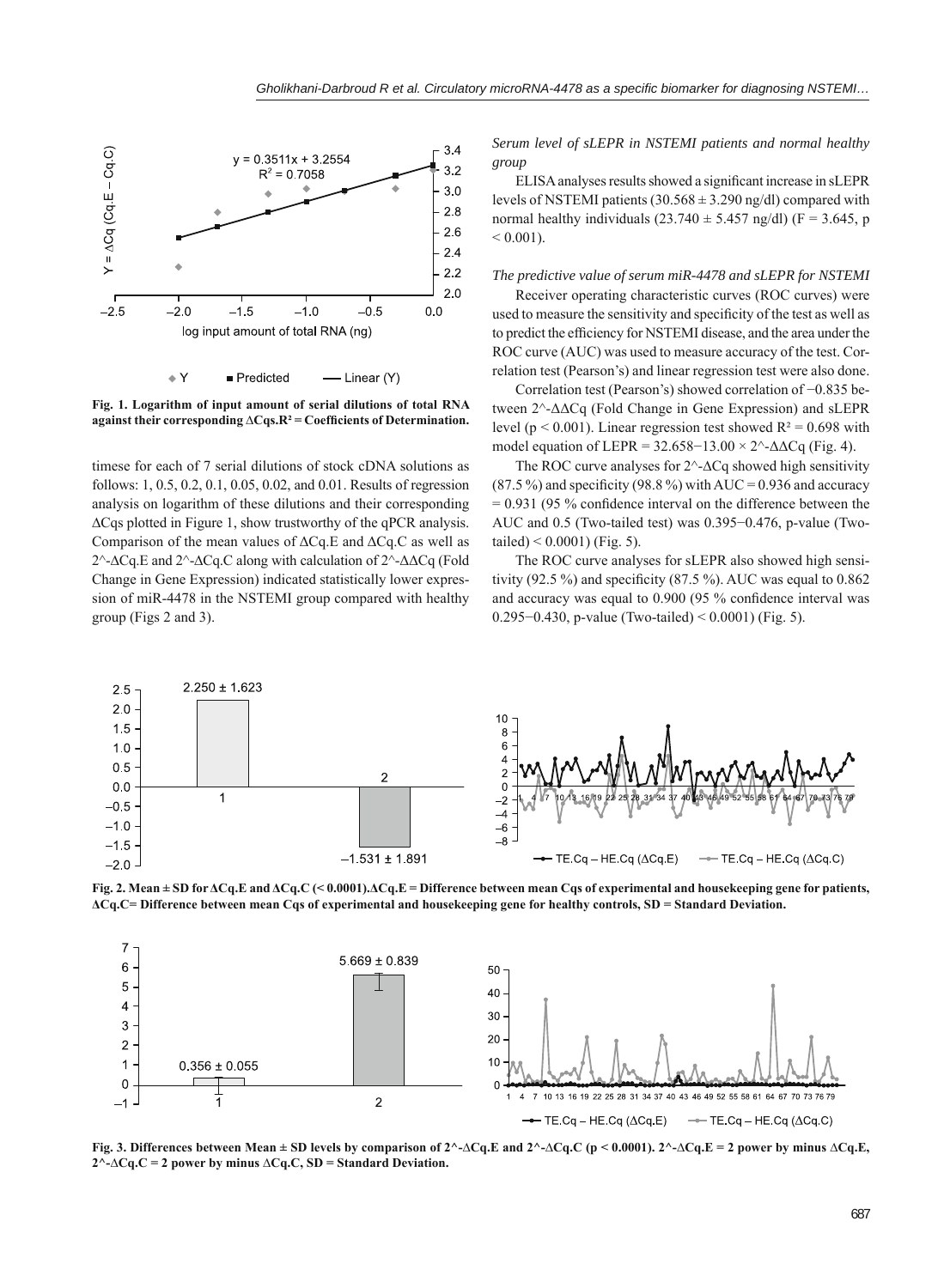684 – 690







 $---$  Conf. interval (Obs 95%)

**Fig. 5. Correlation and linear regression of 2^-ΔΔCq against soluble LEPR. 2^-∆∆Cq = 2 power by minus difference between ∆Cq.E and**  ∆Cq.C, LEPR = Leptin Receptor, Conf. interval = Confidence Interval,  $Obs = Observed, R<sup>2</sup> = Coefficients of Determination.$ 

#### *Correlations between miR-4478 and sLEPR and other variables*

Correlation and linear regression of 2^-ΔΔCq as indicant of miR-4478 gene expression level against soluble LEPR is shown in Figure 6 ( $p < 0.001$ ,  $R^2 = 0.698$ ). Correlation and linear regression between 2^-ΔΔCq and sLEPR with other chemistries that have significant variation between patient and control groups (CKMB, Urea, Creatinine, Glucose, Na<sup>+</sup>, K<sup>+</sup>, Cholesterol, TG, HDL, and AST) were statistically compared. As shown in Table 3, there is statistically significant reverse correlation between fold change in expression of miR-4478 and serum concentrations of CKMB, and glucose. Similarly, there is a significant positive correlation between sLEPR and cTnI, CKMB, urea, glucose and cholesterol, and reverse correlation with ALT.

# **Discussion**

Coronary artery diseases (CADs) are the most common and serious class of cardiovascular diseases (CVDs). Among CADs,

|                                                | No. | Mean±Standard<br>Deviation (SD) | Description                                          |
|------------------------------------------------|-----|---------------------------------|------------------------------------------------------|
| TE.Cq - HE.Cq $(\Delta Cq.E)$                  | 80  | $2.250 \pm 1.623$               | $p$ (Two-tailed) < 0.0001                            |
| $TC.Cq - HC.Cq (\Delta Cq.C)$                  | 80  | $-1.531 \pm 1.891$              |                                                      |
| $2^{\wedge}$ - $\triangle$ Cq.E                | 80  | $0.356 \pm 0.489$               | $p$ (Two-tailed) < 0.0001                            |
| $2^{\wedge}$ - $\triangle$ Cq.C                | 80  | $5.669 \pm 7.505$               |                                                      |
| $2^{\wedge}$ - $\Delta\Delta$ Cq (fold change) | 80  | $0.161 \pm 0.211$               | Fold change is below<br>basement $(1)$               |
| $log2^{\wedge}$ - $\Delta\Delta$ Cq            | 80  | $-1.138\pm0.569$                | Log of fold change is be-<br>low log of basement (0) |

ΔCq.E = Difference between mean Cqs of experimental and housekeeping gene for patients,  $\Delta C q$ .C = Difference between mean Cqs of experimental and housekeeping gene for healthy controls,2^-∆Cq.E = 2 power by minus ∆Cq.E, 2^-∆Cq.C = 2 power by minus ∆Cq.C, 2^-∆∆Cq = 2 power by minus difference between ∆Cq.E and ∆Cq.C, log2^-∆∆Cq = logarithm of 2^-∆∆Cq, SD = Standard Deviation

**Tab. 3. Correlation of sLEPR and expression fold change in miR-4478 with some variables that were statistically different between patient**  and control groups. Numbers in bold represent significant correlation.

|                                           | p     | Pearson's r | $R^2$ |
|-------------------------------------------|-------|-------------|-------|
| $2^{\wedge}$ - $\Delta$ Cq<br>cTnI        | 0.160 | $-0.112$    | 0.012 |
| $2^{\wedge}$ - $\Delta$ Cq<br><b>CKMB</b> | 0.004 | $-0.224$    | 0.050 |
| $2^{\wedge}$ - $\Delta$ Cq<br>Urea        | 0.088 | $-0.135$    | 0.018 |
| $2^{\wedge}$ - $\Delta$ Cq<br>Creatinine  | 0.157 | $-0.112$    | 0.013 |
| $2^{\wedge}$ - $\Delta$ Cq<br>Glucose     | 0.033 | $-0.169$    | 0.029 |
| $2^{\wedge}$ - $\Delta$ Cq<br>Cholesterol | 0.283 | $-0.085$    | 0.007 |
| $2^{\wedge}$ - $\Delta$ Cq<br>TG          | 0.087 | $-0.136$    | 0.018 |
| $2^{\wedge}$ - $\Delta$ Cq<br><b>ALT</b>  | 0.063 | 0.147       | 0.022 |
| <b>sLEPR</b><br>cTnI                      | 0.009 | 0.206       | 0.04  |
| <b>sLEPR</b><br><b>CKMB</b>               | 0.041 | 0.162       | 0.026 |
| <b>sLEPR</b><br>Urea                      | 0.005 | 0.221       | 0.049 |
| sLEPR<br>Creatinine                       | 0.127 | 0.121       | 0.015 |
| <b>sLEPR</b><br>Glucose                   | 0.001 | 0.265       | 0.070 |
| <b>sLEPR</b><br>Cholesterol               | 0.034 | 0.168       | 0.028 |
| <b>sLEPR</b><br><b>TG</b>                 | 0.056 | 0.151       | 0.023 |
| <b>sLEPR</b><br><b>ALT</b>                | 0.007 | $-0.213$    | 0.045 |

Pearson's  $r =$  Pearson's Regression,  $R^2 =$  Coefficients of Determination

myocardial infarction (MI, heart attack) has the highest rate of morbidity and mortality. NSTEMI (non-ST elevation myocardial infarction) is a type of MI that causes partial occlusion of infarct-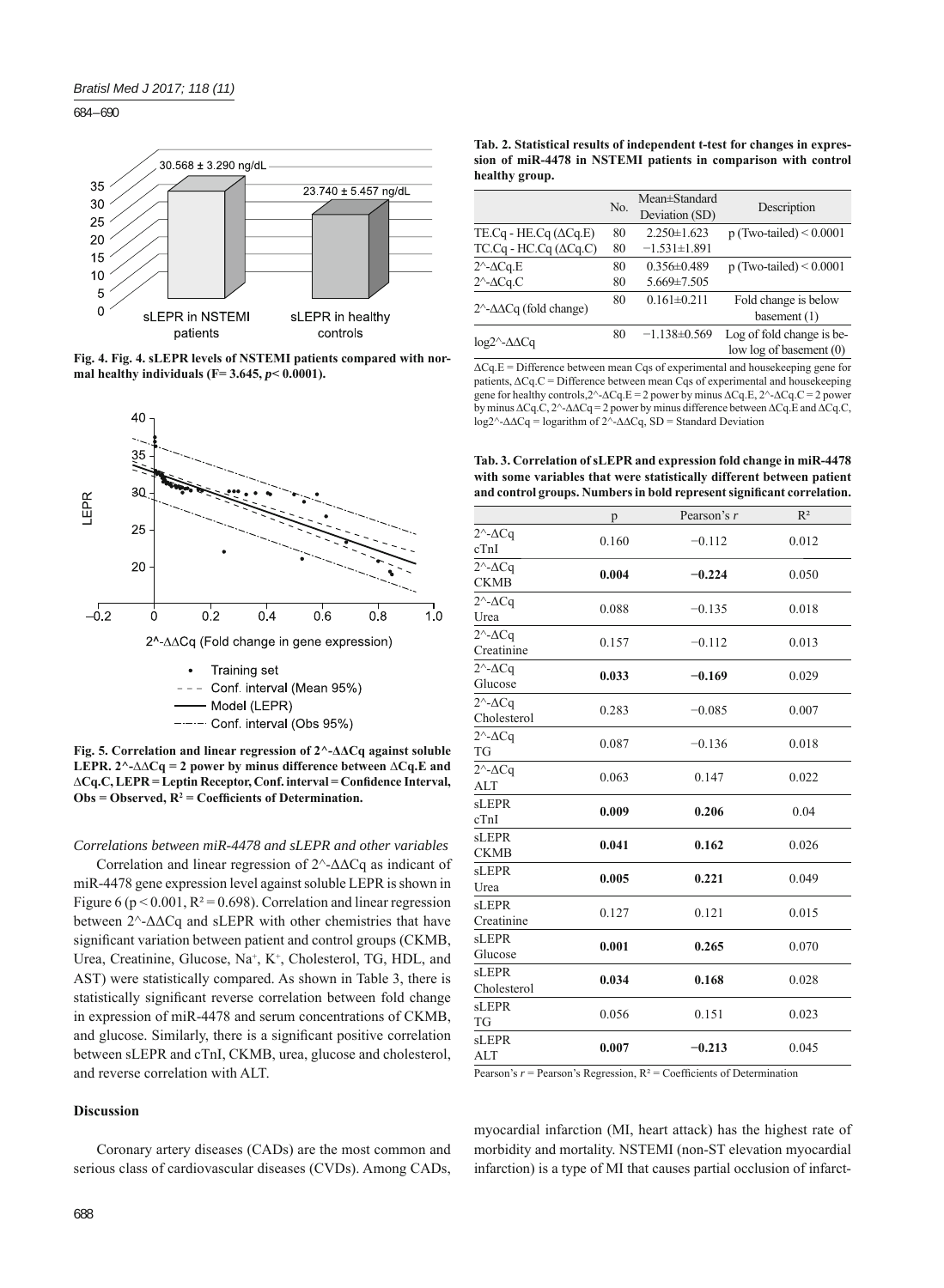

**Fig. 6. The ROC curve for predicting NSTEMI. qPCR and ELISA assays was done for 80 NSTEMI patients and 80 normal controls to obtain**  2^-∆Cq of miR-4478 and sLEPR values, respectively. a) The ROC curve for serum miR-4478 (sensitivity = 87.5 %, specificity = 98.8 %, AUC **= 0.936, accuracy = 0.931, 95 % CI 0.395−0.476, p < 0.0001). b) The ROC curve for sLEPR (sensitivity = 92.5 %, specifi city = 87.5 %, AUC = 0.862, accuracy = 0.900, 95 % CI 0.295−0.430, p < 0.0001). AUC = Area Under Curve.**

ed artery. The importance of well-timed and proper recognition and management of NSTEMI is in that the partial occlusion in NSTEMI could be settled as a basement to subsequent accumulation of more substances that leads to complete occlusion of cardiac vessels and serious heart attack. Various biomarkers are used as diagnostic tools for cardiovascular diseases including NSTEMI, among them are cardiac troponins (I and T) and creatine Kinase-Muscle, Brain (CKMB). As an almost new branch of molecular biology, microRNAs brought about new strategies to quick and reliable diagnosis of various disorders, including heart diseases (27, 28), as their dysregulation has been found in many CVDs (29). Because of their very small sizes, microRNAs can easily cross cell membranes and appear in blood. So decrease or increase in their basal concentration in any given tissue would be reflected quickly in circulation and could be measured easily by bio molecular methods. So any pathologic status that causes changes in basal metabolism of the tissue would trigger variation in circulatory microRNA levels, much earlier than protein levels. So changes in circulatory concentration of any given microRNA could reflect metabolic alterations in the tissue that it comes from.

Human microRNA-4478 (hsa-mir-4478, miR-4478) was introduced in 2010 after sequencing of the small RNA transcriptome of normal and malignant human B cells that led to identification of hundreds of novel microRNAs (30). miR-4478 is encoded in chromosomal location of 9q33.2. Its mature form has 17 nucleotides with this sequence: 5'-gaggcugagcugaggag-3'. Soluble LEPR (sLEPR, sOB-R) resulting from cleavage of the extracellular domain of the transmembraneous leptin receptor can be present in dimeric or oligomerized states (13). sLEPR binds to leptin in ratio of 1 : 1 and modulates its biochemical action (14). Previous studies showed an increase in sLEPR levels in CVD patients (15) and miR-4478 has the highest target score  $(= 90)$  for LEPR (20). So we decided to test probable diminishment in miR-4478 expression as one of the reasons of increase in LEPR expression

and proposee this diminishment as a new biomarker for predicting NSTEMI. So the objectives of this study were:

 (a) Evaluating differences in circulatory miR-4478 levels in NSTEMI patients and healthy controls

(b) Confirming sLEPR increase in NSTEMI patients in comparison with healthy controls,

 (c) Calculating the effects of changes in miR-4478 on sLEPR level, and

 (d) Investigating the role of miR-4478 as a new biomarker for prediction of NSTEMI.

In the present study, we showed that: (a) Circulatory concentration of miR-4478 was significantly lower (log2^- $\Delta\Delta$ Cq = −1.138 ± 0.569) but (b) sLEPR levels were statistically higher in NSTEMI patients  $(30.568 \pm 3.290 \text{ ng/dl})$  than in the control group  $(23.740$  $\pm$  5.457 ng/dl) (F = 3.645, p < 0.001). (c) Statistically significant increases were in cTnI (0.001), CKMB (< 0.001), Urea (< 0.001), Creatinine (0.009), Glucose (< 0.001), Cholesterol (< 0.001), Triglyceride (0.001), levels and decrease was in ALT level (0.018). (d) There was a correlation between 2^-ΔΔCq (Fold Change in Gene Expression) and sLEPR level ( $p < 0.001$ ,  $r = -0.835$ ,  $R^2 =$ 0.698, sensitivity = 87.5 %, specificity = 98.8 %). (e) Both  $2^{\wedge}$ -ΔΔCq (fold change in gene expression of microRNA-4478) and sLEPR levels had high sensitivity and specificity for prediction of NSTEMI disease (sensitivity =  $87.5 \%$  and specificity =  $98.8 \%$ with ROC curve  $AUC = 0.936$  for fold change in gene expression, and sensitivity =  $92.5\%$  and specificity =  $87.5\%$  with ROC curve  $AUC = 0.862$  for sLEPR level). (f) There was a significant reverse correlation between serum miR-4478 concentration and circulatory levels of CKMB, and glucose. (g) There was statistically positive correlation between sLEPR and cTnI, CKMB, urea, glucose and cholesterol, and reverse correlation with ALT.

The results and statistical interpretations of our study showed for the first time that there is a decrease in circulatory miR-4478 level that is in correlation with probable subsequent increase in sLEPR concentration. Circulatory miR-4478 and leptin receptor